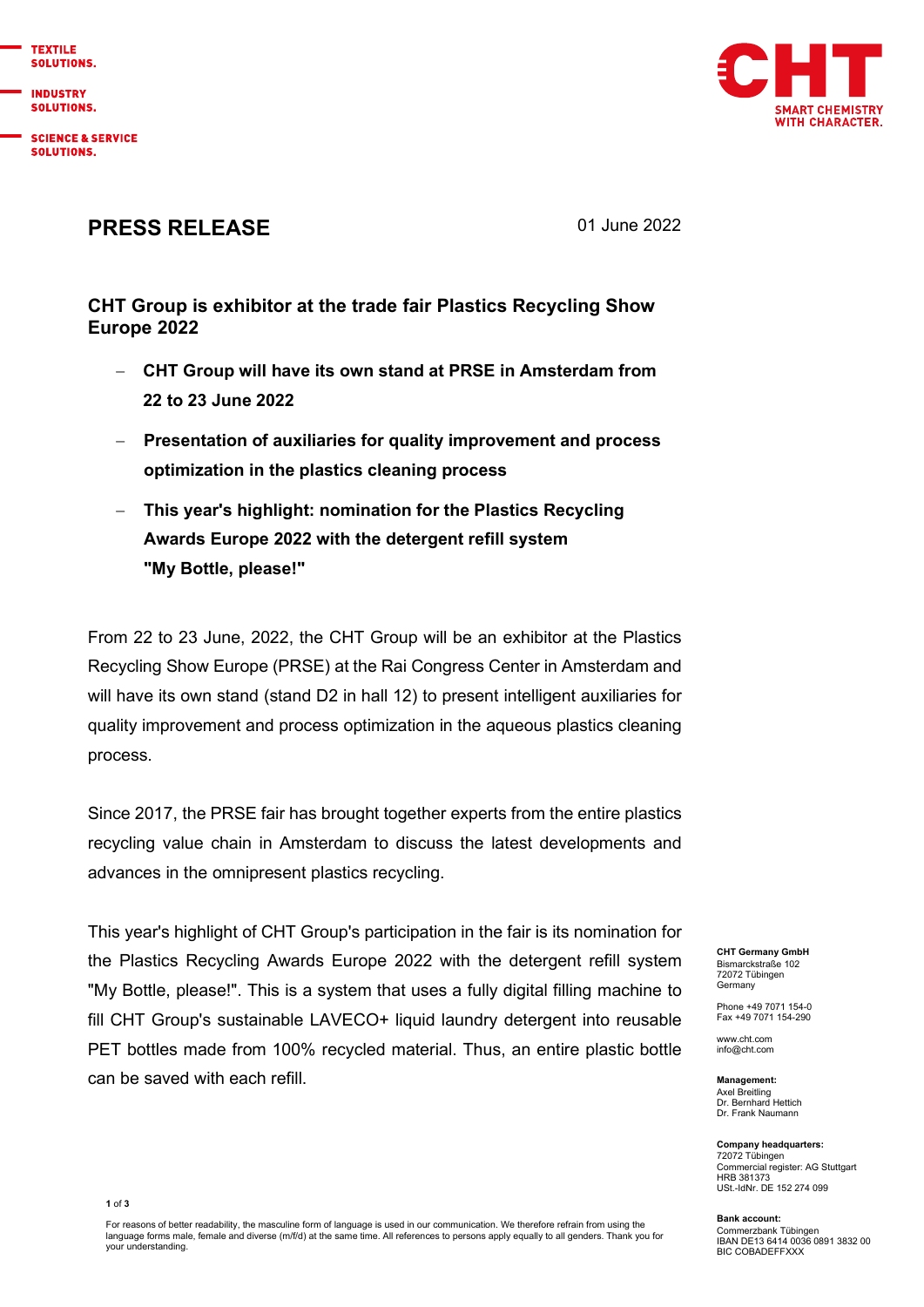

CHT Group's focus at this year's PRSE is on the following products for plastics recycling:

- **TUBIWASH** is a cleaning agent for plastics recycling with a high cleaning efficiency that leads to an outstanding flake quality, thus contributing to quality improvement. The TUBIWASH portfolio comprises even special products that support the decolorization of packaging materials.
- **TUBIFOAM** serves as an efficient process aid based on sustainable raw materials for the elimination of process foam. Small application quantities already promise smooth machine running and trouble-free water treatment. Mineral oil defoamers are not used in the interests of sustainability and health.
- **TUBIWET** are high-performance deaerators that ensure a densitybased separation of the individual plastics by type (e.g. PET and PE) in the water bath.
- TUBILAY is used in the film extrusion or bottle blowing process to provide optimum separation from the tool and to form a protective barrier for the subsequent transport.
- TUBIFLOC is a polymeric flocculant for the increasingly important water treatment in plastics recycling. Thus, the process water can be reused in the cleaning process or, if necessary, discharged cleanly.

Visit us from 22 to 23 June, 2022 at our stand D2 in hall 12 at PRSE and convince yourself of our intelligent auxiliaries for quality improvement and process optimization in the plastics cleaning process.

## About the CHT Group

The CHT Group is a medium-sized global player for specialty chemicals and active worldwide in development, production and sales. CHT Germany GmbH in Tübingen is the headquarters of the group of companies which focuses on sustainable chemical products and process solutions.

TEXTILE SOLUTIONS of CHT improve the quality, functionality as well as look and purity of textiles and optimize their manufacturing processes.

In the fields of silicones, building materials, paints, coatings, paper, agrochemicals as well as cleaning and care products innovative products and process solutions are provided by INDUSTRY SOLUTIONS.